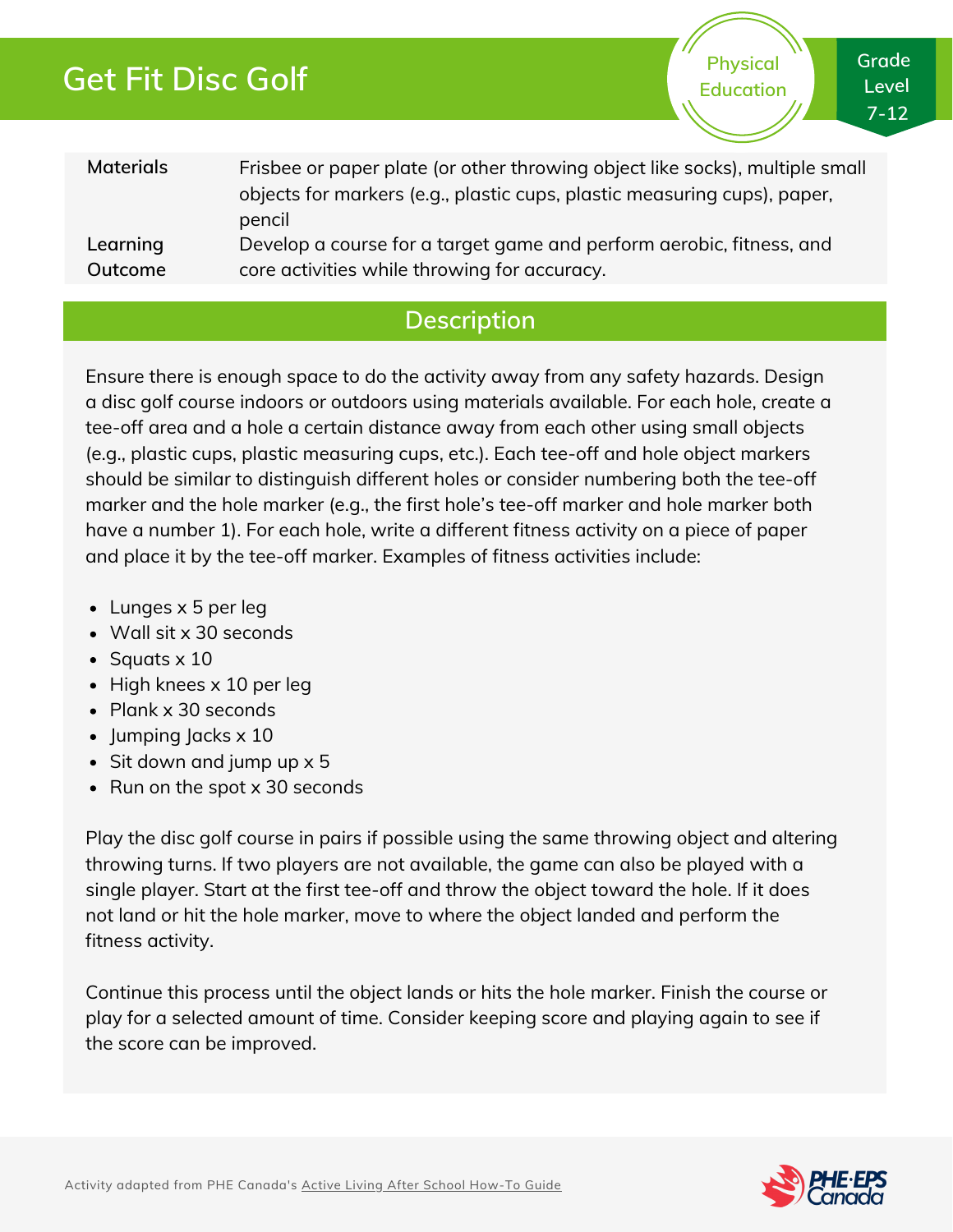# **Get Fit Disc Golf**

**Physical Education**

## **Physical Education Competencies**



#### **MOVE**

**Develop psychomotor skills, tactics, and strategies that facilitate a variety of physical activities across diverse environments.**

#### **THINK**

**Develop cognitive skills and strategies for a variety of movement contexts that facilitate critical thinking, decision making, and problem solving.**



### **Develop affective skills and strategies**

**FEEL**

**that facilitate healthy and safe relationships with themselves, with others, and with their environment.**

#### **ACT**

**Practice behaviour skills and strategies that facilitate movement competence and confidence.**



## **Reflection Questions**

Reflection is important to support learning during physical activity. Consider asking the youth the reflection questions below and discuss the answers together.

- *How did the accuracy of your throw change after performing some of the fitness activities?*
- *How could you design a more challenging course?*